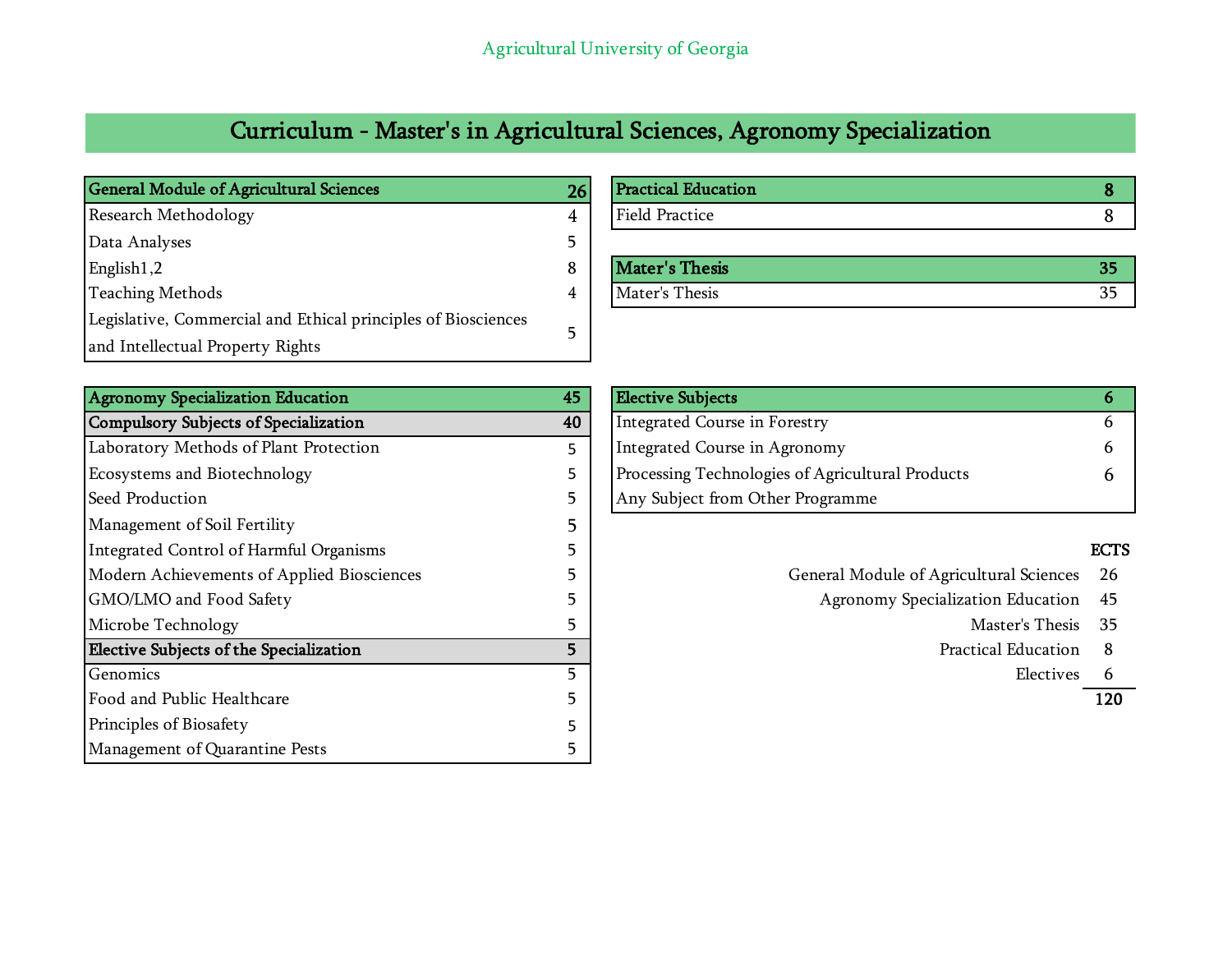## Curriculum - Master's in Agricultural Sciences, Forestry Specialization

| <b>General Module of Agricultural Sciences</b>                | 26 | <b>Practical Education</b> |    |
|---------------------------------------------------------------|----|----------------------------|----|
| <b>Research Methodology</b>                                   |    | Field Practice             |    |
| Data Analyses                                                 |    |                            |    |
| English1,2                                                    |    | Mater's Thesis             | 35 |
| <b>Teaching Methods</b>                                       |    | Mater's Thesis             | 35 |
| Legislative, Commercial and Ethical principles of Biosciences |    |                            |    |
| and Intellectual Property Rights                              |    |                            |    |

| <b>Forestry Specialization Education</b> | 45 | <b>Elective Subjects</b>                |             |
|------------------------------------------|----|-----------------------------------------|-------------|
| Compulsory Subjects of Specialization    | 40 | Integrated Course in Forestry           | O.          |
| Laboratory Methods of Plant Protection   | 5. | Integrated Course in Agronomy           |             |
| Ecosystems and Biotechnology             |    | Any Subject from Other Programme        |             |
| Seed Production                          |    |                                         |             |
| Forest Policy and Lagislation            |    |                                         | <b>ECTS</b> |
| Master's Seminar                         |    | General Module of Agricultural Sciences | 26          |
| Forest Protection from Harmful Deaseases |    | Forestry Specialization Education       | 45          |
| <b>Forest Sertification</b>              |    | Master's Thesis                         | -35         |
| Non-timber Resources                     |    | Practical Education                     | 8           |
| Elective Subjects of the Specialization  |    | Electives                               |             |
| Introduced Timber Plants Dendrology      |    |                                         | 120         |
| Monitoring and Expertises of Forests     |    |                                         |             |
| Forest Inventory and Data Analysis       |    |                                         |             |

| General Module of Agricultural Sciences | 26 | <b>Practical Education</b> |    |
|-----------------------------------------|----|----------------------------|----|
| Research Methodology                    |    | <b>Field Practice</b>      |    |
| Data Analyses                           |    |                            |    |
| English1,2                              |    | Mater's Thesis             | 35 |

| <b>Forestry Specialization Education</b><br>45 | <b>Elective Subjects</b>         |  |
|------------------------------------------------|----------------------------------|--|
| Compulsory Subjects of Specialization<br>40    | Integrated Course in Forestry    |  |
| Laboratory Methods of Plant Protection         | Integrated Course in Agronomy    |  |
| Ecosystems and Biotechnology                   | Any Subject from Other Programme |  |

- General Module of Agricultural Sciences 26
	- Forestry Specialization Education 45
		-
		- Practical Education 8
			-